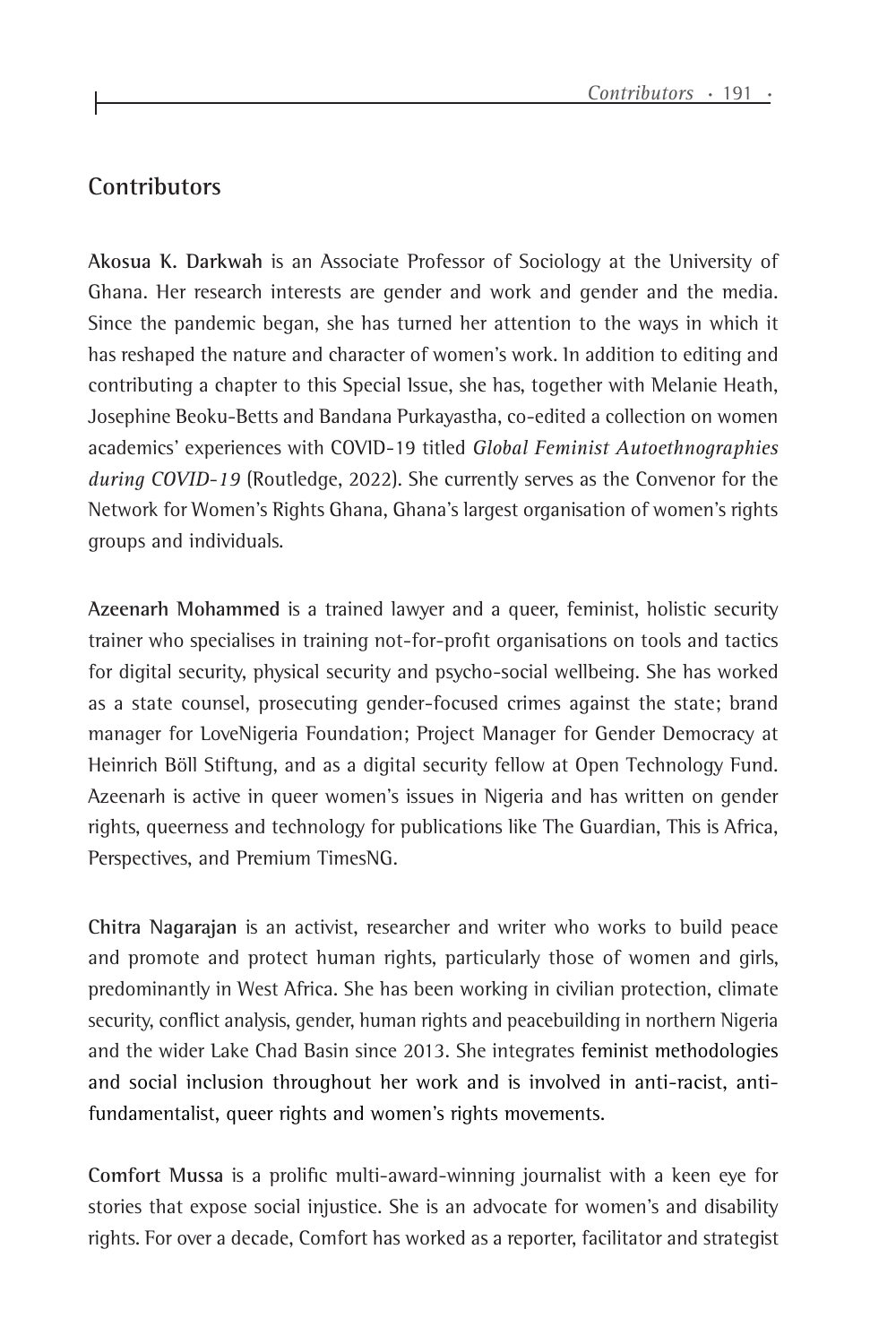on diverse women's rights, social justice and health issues. Most recently, she received the Commonwealth Point of Light Award from Her Majesty Queen Elizabeth II of the United Kingdom for her exceptional voluntary service supporting the most vulnerable during the COVID-19 pandemic. Her writings have brought to centre stage many critical stories that would otherwise go unreported in mainstream media in Cameroon and abroad. These stories have inspired change and many important conversations. They have also earned her several global and local recognitions for her brand of journalism. To further amplify the voices of women and minority groups in Cameroon, she founded the platform Sisterspeak237 in 2014.

**Deborah Atobrah** is the Director of the Centre for Gender Studies and Advocacy, and a Senior Research Fellow at the Institute of African Studies, both at the University of Ghana. She holds a PhD and an MPhil in African Studies from the Institute of African Studies, University of Ghana. Deborah won the Rockefeller Residency Award at the Bellagio Center of the Rockefeller Foundation in 2012 and the Duke University Provost Travel Award in 2013. In 2015, she became a fellow of the prestigious Takemi Program in International Health of the Harvard TH Chan School of Public Health. She is also a Catalyst Fellow at the Centre of African Studies, University of Edinburgh. She contributed a chapter on Ghana to *Progress of the World's Women 2019-2020: Families in a Changing World*, commissioned by UN Women. She is the treasurer of the African Studies Association of Africa.

**Dorte Thorsen** is Research Fellow at the Institute of Development Studies, University of Sussex. She holds a PhD in African Studies from the University of Sussex and works across the disciplines of Anthropology and Social Geography. She has done research in West Africa since 1997, starting with research on gender relations in rural households in Burkina Faso and moving towards urban areas, following in the footsteps of adolescent migrants, since 2005. Her current work focuses on gender and generational dynamics in mobilities and work, exploring migration patterns, aspirations for a different life and social change. She is the co-author of *Child Migration in Africa* (Zed Books, 2011) and co-editor of *Hope and Uncertainty in Contemporary African Migration* (Routledge, 2017).

**Fatimah Kelleher** is a pan-African feminist engaged in activism, advocacy, research, programming and advice across economic rights and justice, and education and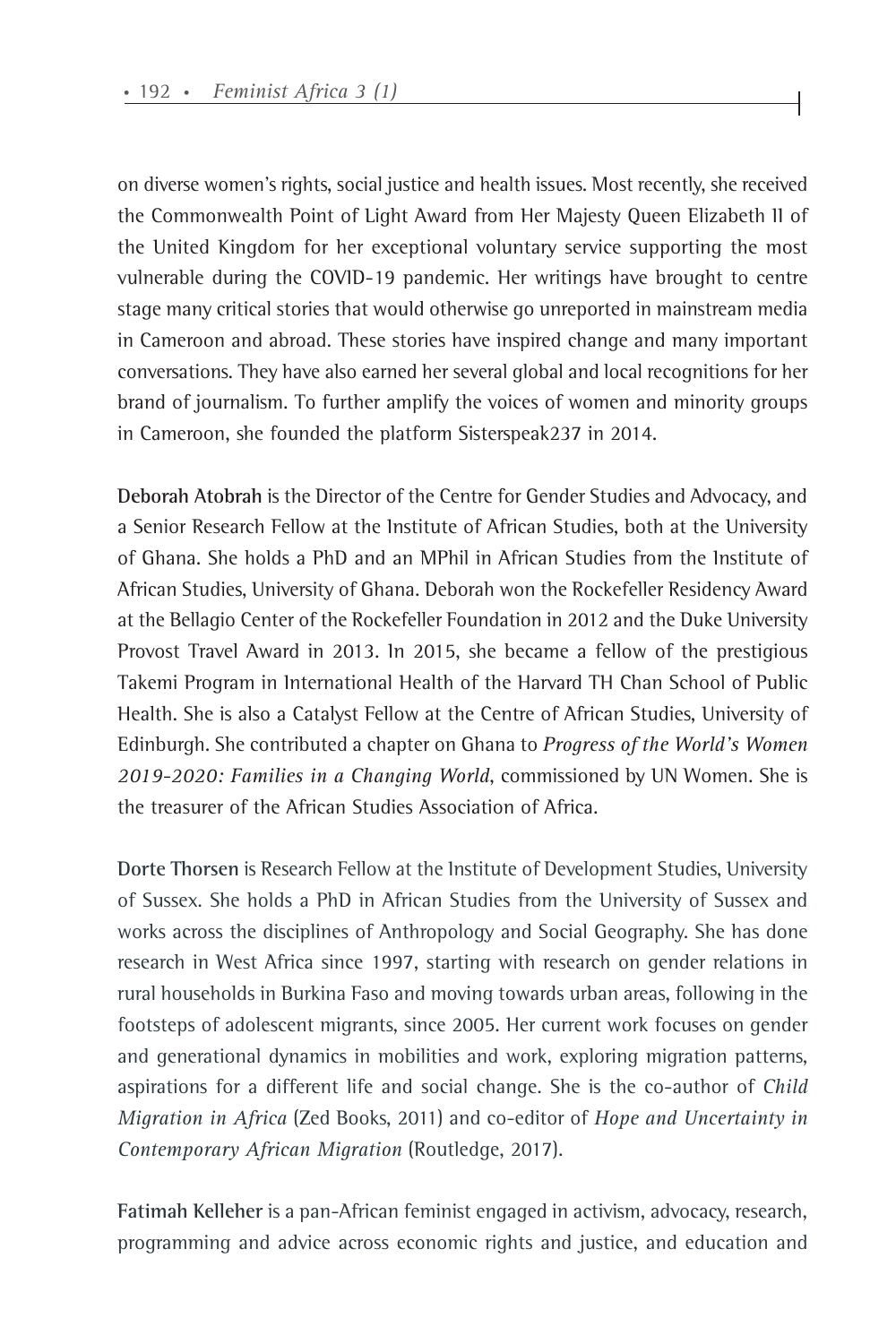health. Her work in the economic space looks at African development trajectories. A dual national Nigerian, she has worked extensively on northern Nigerian women's feminist futures, but as a pan-African has worked across the continent. Fatimah works with varied stakeholders, including women's groups, wider civil society, NGOs, UN bodies, national/subnational government bodies and bilateral organisations. She works and publishes at the international level, with additional expertise in South Asia and the Caribbean. She is an Associate of the Nawi Afrifem Macroeconomics Collective. A published author of several books, technical studies, and articles, her work has been published by UNESCO, the Commonwealth and *Feminist Africa*, and her writing can be found in *The Guardian*, *openDemocracy*, *African Arguments*, *Equal Times*, and *Wasafiri.* She also writes and commentates on the African diaspora, political, economic and literary issues in the UK, and is a creative writer and scribbler of verse.

**Irene Appeaning Addo** is a Senior Research Fellow at the Institute of African Studies, University of Ghana. Her research areas are Urban Housing Studies, Traditional Architecture and African Urbanisms. She is involved in several projects, including the Andrew Mellon-funded project on *Entanglement, Mobility and Improvisation: Culture and Arts in Contemporary African Urbanism and its Hinterlands*; the ODA-funded project on *Keeping Your Cool: Modern Architectural Heritage and Climatic Comfort in Ghana*, and the British Academy-funded project on *Adaptation and Self-Recovery Solutions for Housing Flooding Resilience in Ghana*. Irene has several journal publications and book chapters to her credit. Her recent publications include *Genealogies of Ghana's Housing Crisis: The Role of Colonial Interventions and Neoliberal Reforms* (International Journal of Housing Policy, 2021) and *New Homes for a New State: Foreign Ideas in Ghana's Public Housing Programmes.*

**Jacqueline-Bethel T. Mougoué** is an interdisciplinary historian and Assistant Professor of African Cultural Studies at the University of Wisconsin-Madison, USA, with additional affiliations in the Department of History and the Department of Gender and Women's Studies. She is the author of *Gender, Separatist Politics and Embodied Nationalism in Cameroon* (University of Michigan Press, 2019). Mougoué sits on the editorial boards for *Feminist Africa*, *Journal of Women's History*, and *Gender & History*.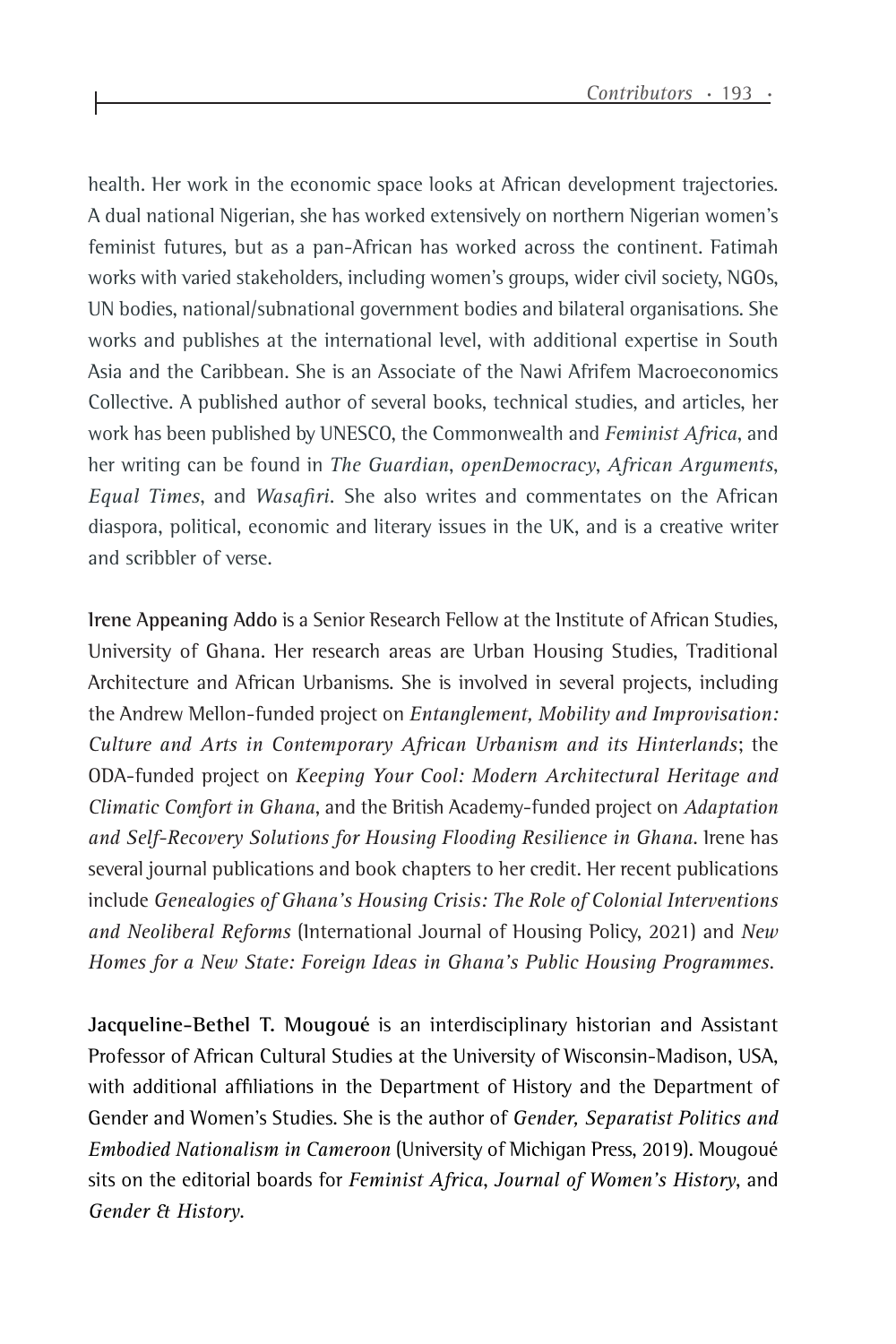**Leah Eryenyu** is an emerging political economy analyst deploying pan-African and intersectional feminist tools of inquiry to examine and understand systemic injustices and their manifestations. Her work looks at the intersection of economic exploitation and gender oppression, focusing on illicit financial flows and decent work for women. She is interested in challenging and dismantling structural inequalities in a world increasingly controlled by plutocrats. She presently serves as Head of Programmes at Akina Mama wa Afrika, where she provides strategic leadership to three programmes across seven African countries in the thematic areas of Sexual and Reproductive Health and Rights, Women's Economic Justice and Climate Action, and Women's Political Leadership. She has a proven track record in strategy development, conceptualising and convening spaces for debate and critical inquiry, and providing thought leadership through research and writing.

**Madeleine Wayack-Pambè** is an Associate Professor of Demography at the Institut Supérieur des Sciences de la Population, Université Joseph Ki-Zerbo, Ouagadougou. Her research covers a wide range of topics related to the demographic and social transformations of modern African societies, with a common thread of questioning and analysing from a gender perspective. Her research also addresses methodological and ethical issues related to research in sensitive or fragile contexts. She is particularly interested in understanding the interrelationships between these transformations, education and gender-based violence. Recently, her work has focused on gender socialisation, the impact of gender-based violence on women's economic empowerment and mechanisms for responding to sexual violence against adolescent girls and women.

**Mjiba Frehiwot** is a Research Fellow at the Institute of African Studies, University of Ghana. She received her PhD from Howard University, where she focused her research on the role of formal and informal education in building pan-African consciousness in Ghana from 1957 to 1966. Her primary research focuses on pan-Africanism, African political thought, decolonising evaluation and social movements in Global Africa. She is involved in several projects, including the Andrew W. Mellon Foundation 30th Anniversary Early Career Scholar Program initiative, *Afro-Asian Futures Past*, and *Re-Invigorating Humanities Research at The University of Ghana (Rehure)*, also funded by the Andrew W. Mellon Foundation. She released her documentary, "Umoja: Africa Must Unite Now" (2021) at the Kwame Nkrumah Intellectual Festival.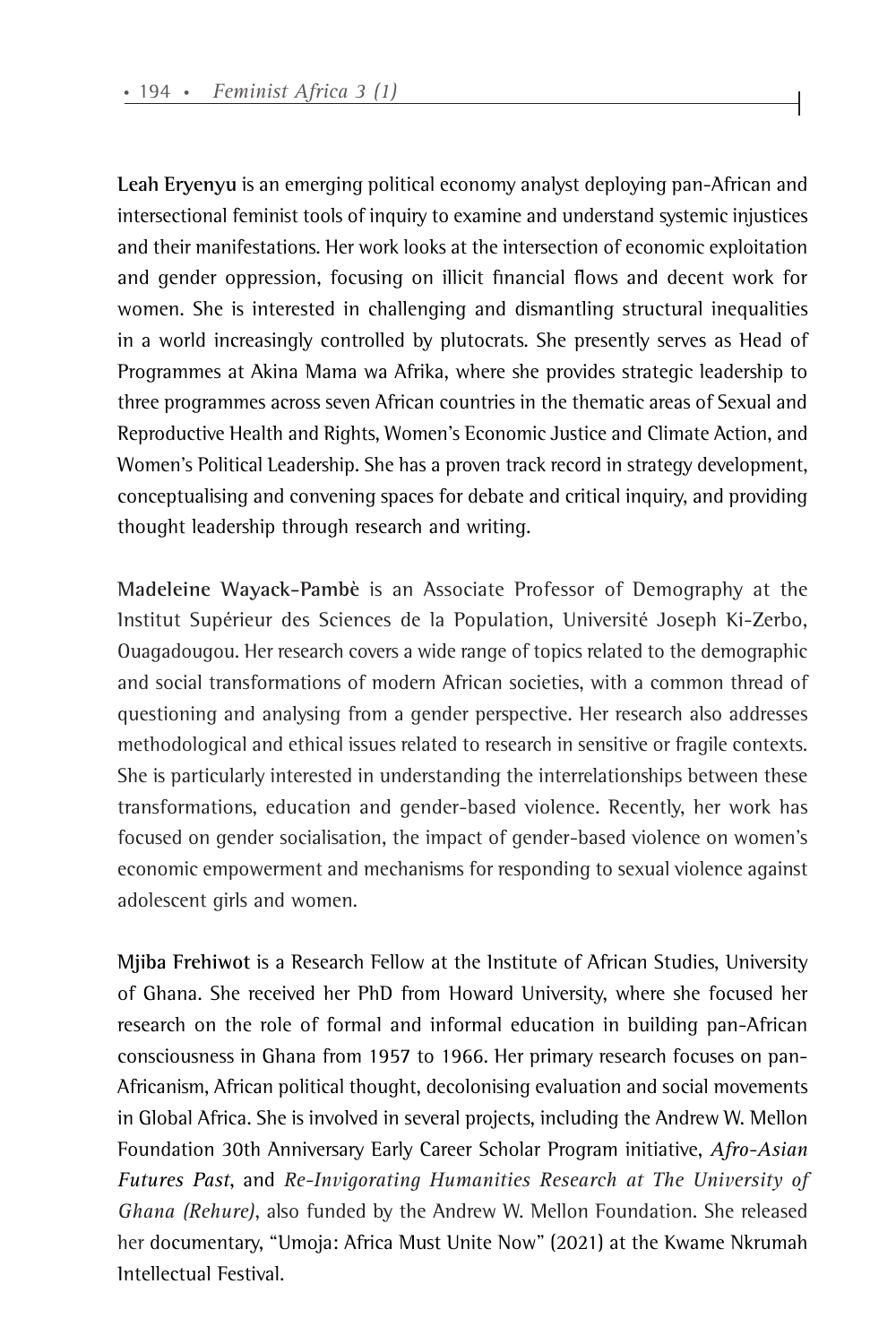**Monique Kwachou** is a writer, youth worker and researcher of gender studies and education for development. She holds a dual honours BSc in Gender Studies and Sociology from the University of Buea, an MA in Education, Gender and International Development from University College London's Institute of Education, and a PhD in Development Studies from the University of the Free State (South Africa). Monique's research interests generally centre on African feminisms, engendering education, critical pedagogy and capabilitarian analysis of education and interventions for development. Prior to her current engagement as a postdoctoral research fellow with the Higher Education and Human Development Research Group of the University of the Free State, she worked at the University of Buea, Cameroon, as a full-time students' affairs officer and a part-time instructor for the Department of Women and Gender studies.

**Olabukunola (Buky) Williams** is currently the Sexual and Reproductive Health and Rights Program Lead at Akina Mama Wa Afrika, a feminist pan-African leadership development organisation founded in 1985 by a group of visionary African women. She recently stepped down as Executive Director of Education as A Vaccine, an organisation that works with young people to advance their rights to health and protection from all forms of violence in Nigeria. She is a feminist and was named a Malala Education Champion in 2020.

**Oluwakemi M. Balogun** is an Associate Professor in the Department of Women's, Gender and Sexuality Studies and Sociology at the University of Oregon. Her work focuses on gender, globalisation, nationalism, race, ethnicity and migration. She is the author of *Beauty Diplomacy: Embodying an Emerging Nation* (Stanford University Press, 2020). She is also the co-editor of *Africa Every Day: Fun, Leisure, and Expressive Culture on the Continent* (Ohio University Press, 2019). Her work has been published in outlets such as *African Studies Review*, *Ethnicities* and *Gender & Society*.

**Peace Kiguwa** is Associate Professor in Psychology at the School of Human and Community Development, the University of the Witwatersrand, South Africa. Her research interests include critical social psychology, affective politics of gender and sexuality, racism and racialisation, and the nuances of teaching and learning. She has served as Chair of the Sexuality and Gender Division of the Psychology Society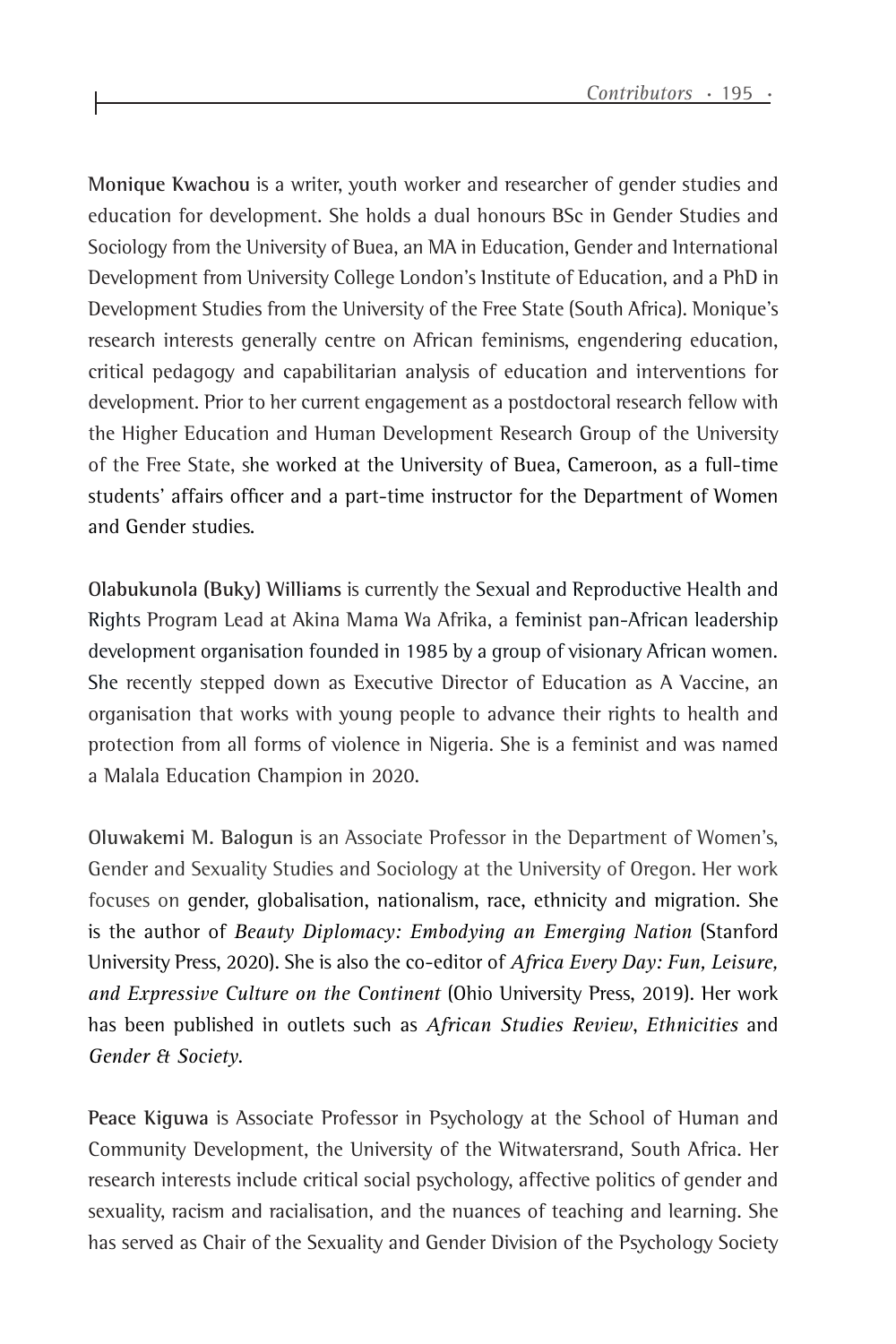of South Africa and is recent recipient of the Oppenheimer Memorial Trust Rising Star Fellowship at the University of the Witwatersrand.

**Shamillah Wilson** is a South African feminist consultant. Her areas of focus include movement building and feminist organisational development. She has worked with feminist organisations, movements and women's funds in Africa and other parts of the Global South.

**Simidele Dosekun** is an Assistant Professor in the Department of Media and Communications at the London School of Economics and Political Science. Her research centres black African women to explore questions of gender, race, subjectivity and power in a global context. She is the author of *Fashioning Postfeminism: Spectacular Femininity and Transnational Culture* (University of Illinois Press, 2020) and co-editor of *African Luxury: Aesthetics and Politics* (Intellect Books, 2019). She is a member of the editorial collectives for the journals *Feminist Africa* and *Feminist Theory*.

**Thobeka Nkomo** is an Associate Professor in Social Work. A researcher, author and academic at the University of the Witwatersrand, her research includes spirituality and health in the areas of forgiveness, gender dynamics, ethics and values, young women's leadership, HIV/AIDS and Sexual Reproductive Health and Rights. She is an affiliated researcher with the Sex Rights Africa Network's menstrual hygiene project in partnership with the AIDS Foundation South Africa. She is actively involved in collaborative research with scientists across Africa. As a leader with a keen interest in developing the next generation of academics, Thobeka Nkomo is a member of the Women Intellectuals Transforming Scholarship in Education, a project which is part of a Southern African Development Community network of women academics.

**Tracy Jean-Pierre** is the founder of ENZA, an organisation that works to improve health and justice access for women in the Global South.

**Vainola Makan** is a feminist and gender and social justice activist who has worked in the non-profit sector for more than 25 years. She has a BA from the University of the Western Cape with Sociology and Psychology as major subjects. She is a Research Associate of Transformation of Education for Sustainable Futures. This research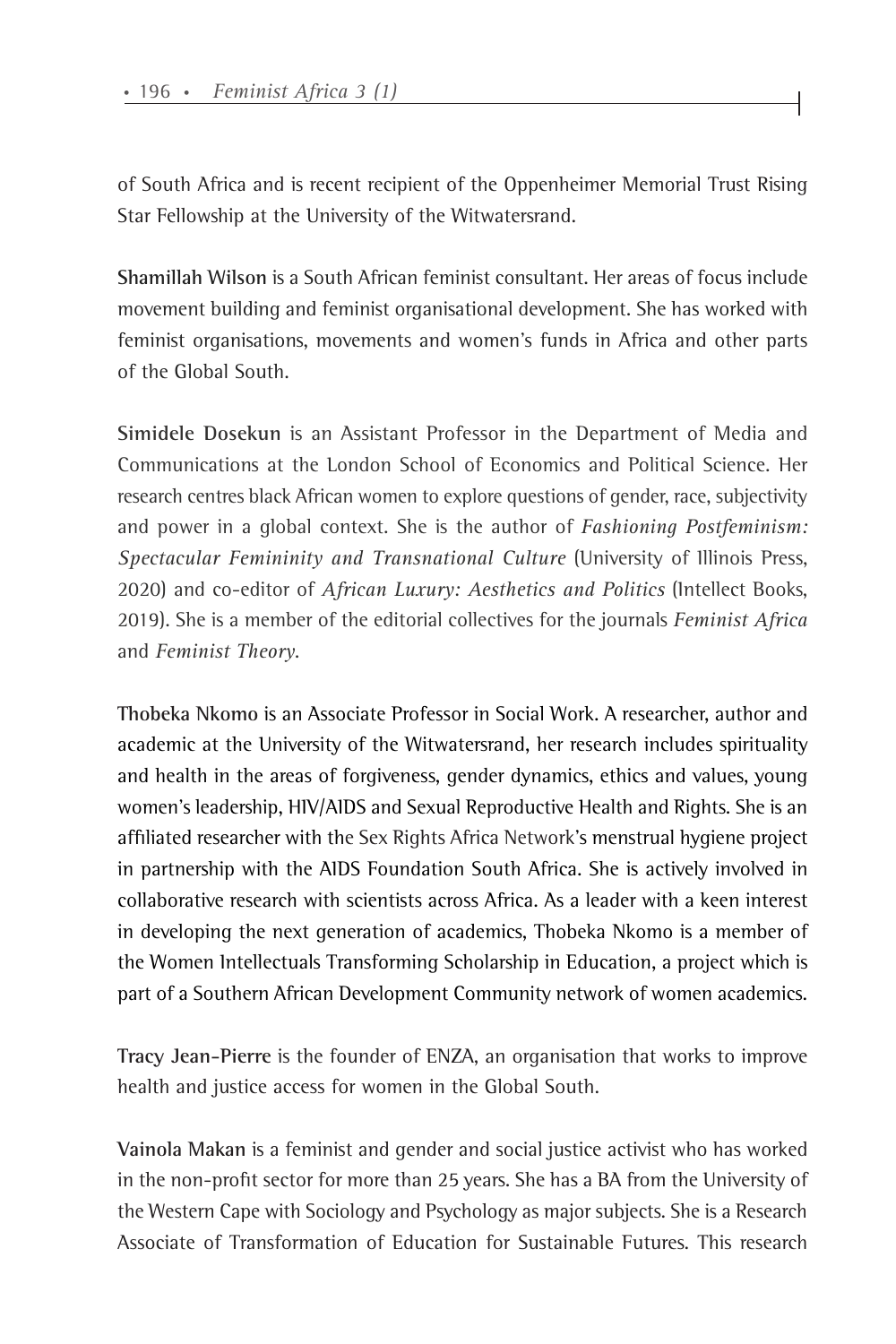was sponsored and coordinated as part of the South African hub of Transforming Education for Sustainable Futures projects based at Rhodes University. The research paper was delivered at the Environmental Education Association of Southern Africa Conference, hosted by the Mauritius Institute of Education, and published as part of the conference proceedings. She has worked on gender training, participatory action research, women's empowerment, masculinity work with boys and young men, and the interlinkages of social justice, gender and environmental issues. During COVID-19, she initiated a Women Support Group and worked on a book project entitled *Web of Life Disrupted: The Impact of COVID-19 on Women in the Western Cape*. She was involved in building several grassroots women's movements, including New Women's Movement, and is co-founder of Sisterhood Movement. She is a member of the global network, International Network for Violence against Women, associate of Ubuntu Rural Women's Movement, and co-founder of the Grassroots Community Gender-Based Violence Alliance.

**Veronica Bekoe** was employed by the Ghana Ministry of Health in 1972 as a Biological Scientist. She was posted to the Public Health and Reference Laboratory (PHRL) and had the opportunity to work with diseases of public health interest, the main ones being Cholera and HIV. She acted briefly as Head of PHRL in 2005. Upon retirement in 2008, she joined the National AIDS Control Program (NACP) as the focal point for testing. At PHRL, she played a significant role in the training of health care workers nationwide in HIV testing and infection prevention and control. She was instrumental in the restructuring and establishing of public health laboratories under a USAID project. With the NACP, she played a major role in preparing several laboratories for accreditation of the WHO SLAMTA/SLIPTA program sponsored by the Centres for Disease Control and Prevention, USA.

**Vicci Tallis** is a lesbian feminist activist who is passionate about addressing women's rights. She is a Research Fellow, Humanities, University of Pretoria.

**Wangari Kinoti** is the Thematic Lead for Women's Rights and Feminist Alternatives at ActionAid International. She is a feminist and pan-Africanist who, over the last two decades, has worked in various programmatic and policy advocacy roles in national and regional women's rights organisations and in the international women's rights and social justice arena. She has led work on political participation, gender-based